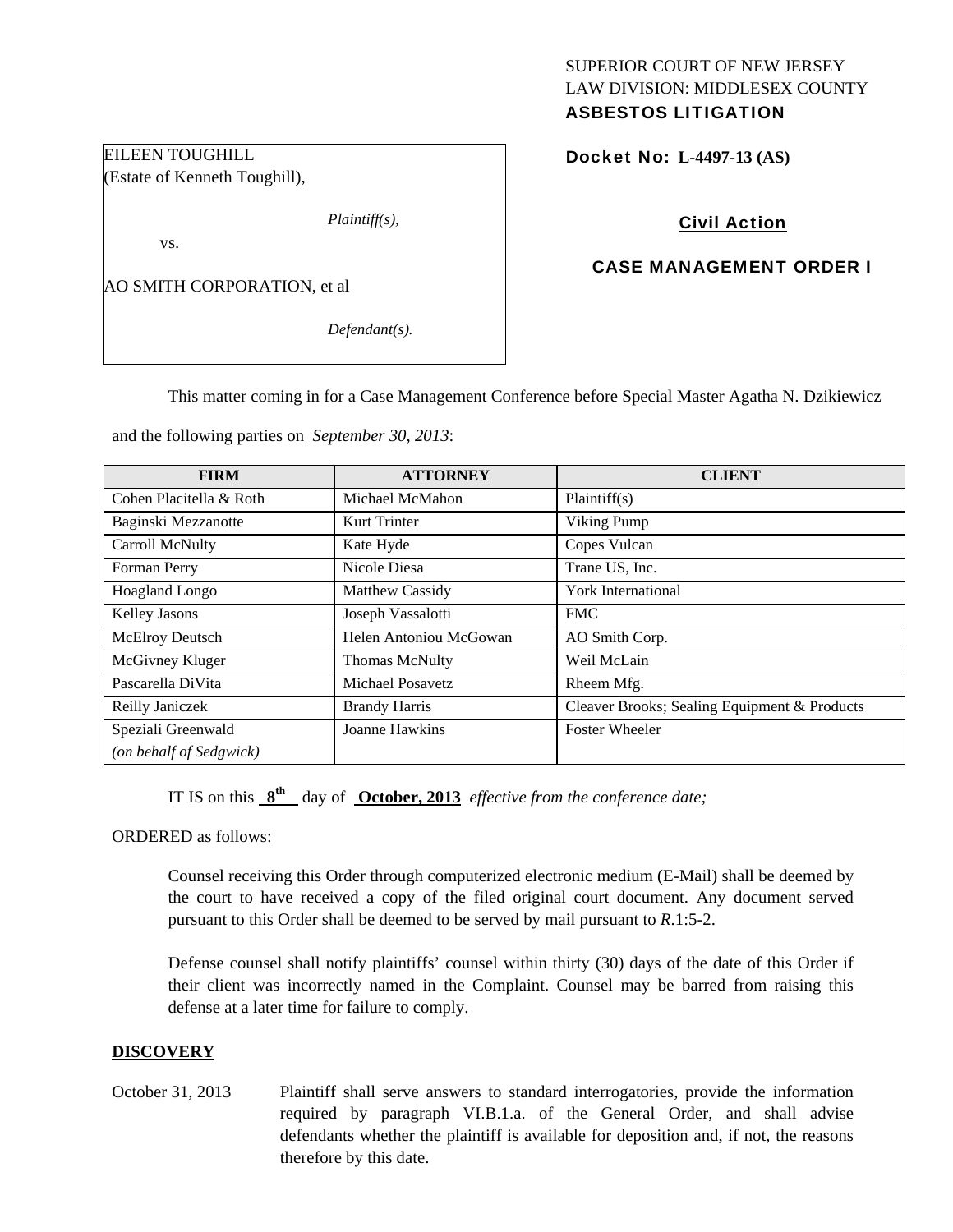- November 29, 2013 Plaintiff shall serve answers to wrongful death interrogatories by this date.
- November 15, 2013 Defendants shall serve answers to standard interrogatories by this date.
- November 29, 2013 Plaintiff shall propound supplemental interrogatories and document requests by this date.
- December 31, 2013 Defendants shall serve answers to supplemental interrogatories and document requests by this date.
- November 29, 2013 Defendants shall propound supplemental interrogatories and document requests by this date.
- December 31, 2013 Plaintiff shall serve answers to supplemental interrogatories and document requests by this date.
- February 28, 2014 Fact discovery, including depositions, shall be completed by this date. Plaintiff's counsel shall contact the Special Master within one week of this deadline if all fact discovery is not completed.
- March 28, 2014 Depositions of corporate representatives shall be completed by this date.

#### **EARLY SETTLEMENT**

June 6, 2014 Settlement demands shall be served on all counsel and the Special Master by this date.

#### **SUMMARY JUDGMENT MOTION PRACTICE**

- April 25, 2014 Summary judgment motions limited to product identification issues shall be filed no later than this date.
- May 23, 2014 Last return date for product identification summary judgment motions.

#### **MEDICAL DEFENSE**

| November 29, 2013 | Plaintiff shall serve executed medical authorizations by this date.                                                                                                                                                                                                                                   |
|-------------------|-------------------------------------------------------------------------------------------------------------------------------------------------------------------------------------------------------------------------------------------------------------------------------------------------------|
| October 31, 2013  | Plaintiff shall serve a diagnostic medical report and any medical records in<br>plaintiff's possession by this date.                                                                                                                                                                                  |
| November 29, 2013 | Any defendant wishing to present a medical defense shall advise all counsel of its<br>intention by entering a Notice of Appearance of Defense Medical Counsel by this<br>date. Any defendant who does not file such an appearance by this date may be<br>foreclosed from asserting a medical defense. |
| April 30, 2014    | Plaintiff shall serve additional medical expert reports by this date.                                                                                                                                                                                                                                 |
| April 30, 2014    | Plaintiff is to arrange for the transfer of pathology specimens and x-rays, if any, by<br>this date.                                                                                                                                                                                                  |

\_\_\_\_\_\_\_\_\_\_\_\_\_\_\_\_\_\_\_\_\_\_\_\_\_\_\_\_\_\_\_\_\_\_\_\_\_\_\_\_\_\_\_\_\_\_\_\_\_\_\_\_\_\_\_\_\_\_\_\_\_\_\_\_\_\_\_\_\_\_\_\_\_\_\_\_\_\_\_\_\_\_\_\_\_\_\_\_\_\_\_\_\_\_\_\_\_\_\_\_\_\_\_\_\_\_\_\_\_\_